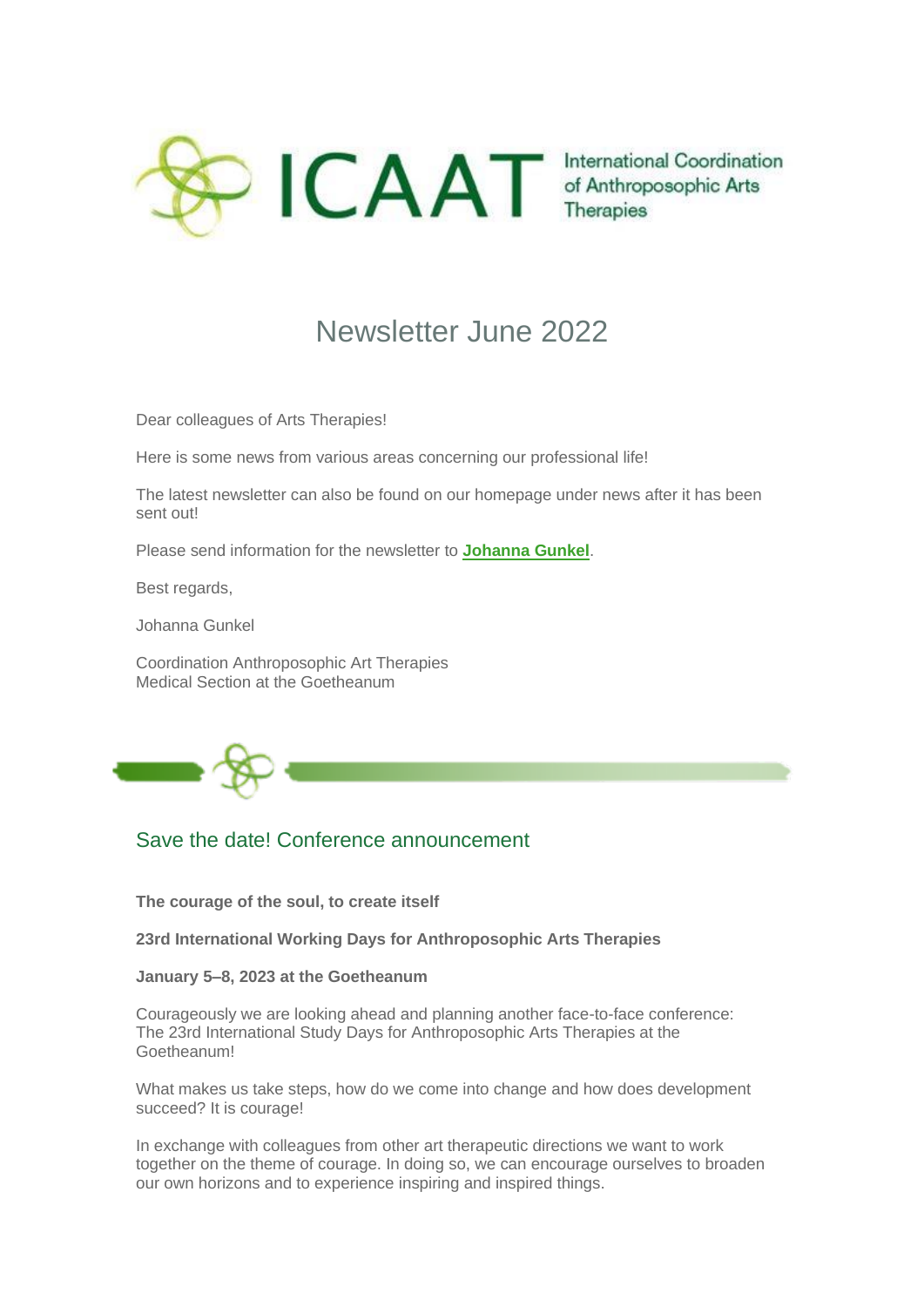We will begin on Thursday, 5 January in the late afternoon with an impulse talk on the theme of courage in art therapy and end on Sunday, 8 January with the opportunity for a joint closing breakfast.

We are planning lecture-dialogues from all four disciplines, as well as working groups that can be attended either on Friday or Saturday. There will also be exchanges on exciting topics such as regional networking, research projects, future thinking and much more. The detailed agenda will be available on our website from autumn onwards.

We are very much looking forward to meeting you again in January, curious and lively,

Best wishes from the preparatory team!

P.S.: The originally planned conference **Tria Principa will be postponed** to a later date.



## Changes in the ICAAT Team

Silke Speckenmeyer, responsible for our public relations, has left our team, here is her message to all colleagues:

*"I would like to inform you that I have decided to resign as a member of the public relations team. We are in the fluid process of handing over. After a busy five years, I would like to devote myself exclusively to my independent studio practice and work with my artistic approach. I would like to thank my colleagues at ICAAT for their teamwork. These have been valuable years and I wish you continued success with all my heart! I send my very best wishes to my colleagues around the world."*

Silke Speckenmeyer

Books, new publications

Dear colleagues!

For the annual conference of the Medical Section we are collecting information about new publications in the field of art therapies (all disciplines). Please report new publications or new editions by email to **[Laura Piffaretti](mailto:laura.piffaretti@medsektion-ikam.org)**.

And if possible, hand in a sample copy for the ICAAT stand (by post: Laura Piffaretti, Neuhuspark 7, CH-6045 Meggen, or in September directly at the stand, or sometime in the Section, written up for ICAAT).